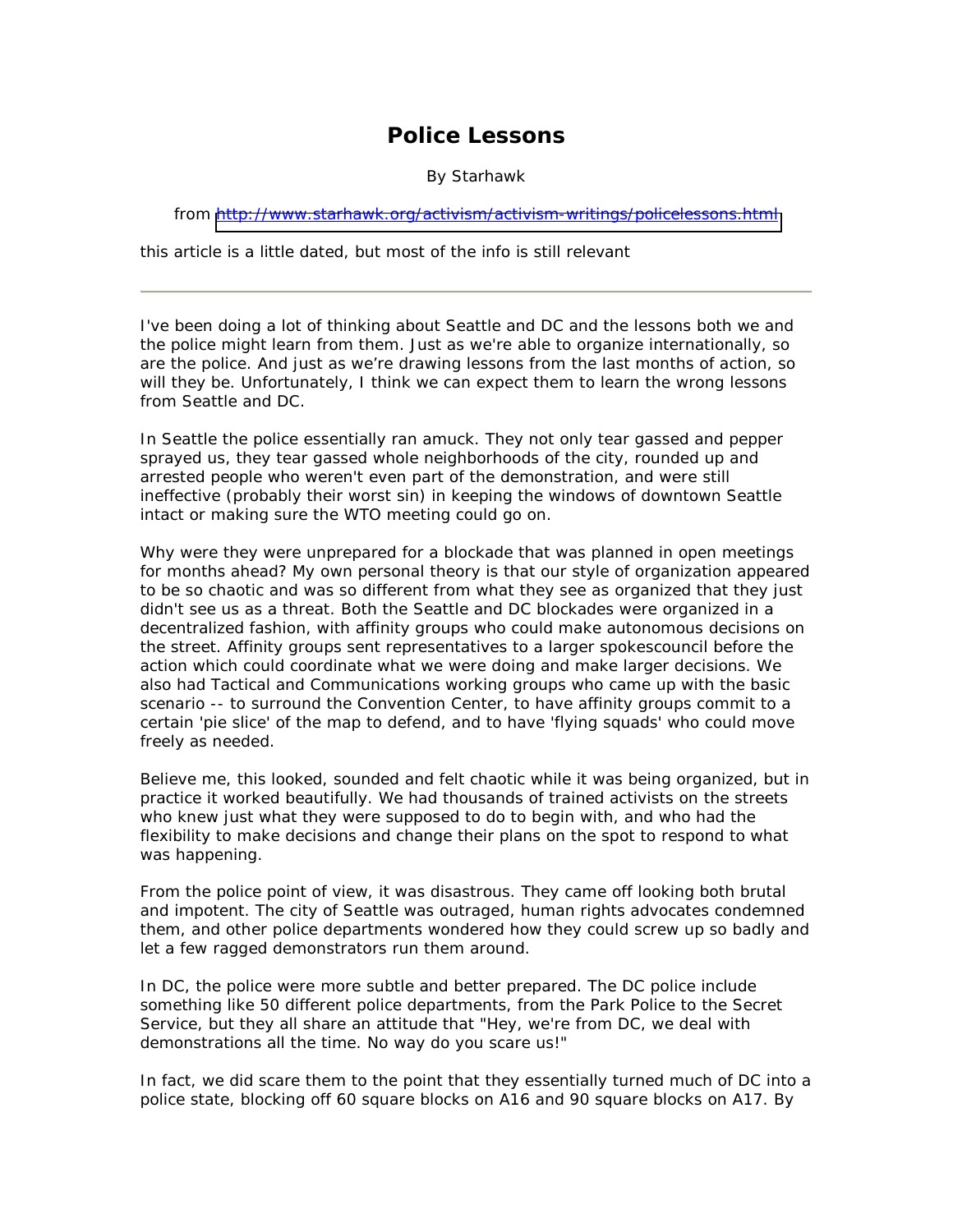then they had grasped the fact that we are actually extremely well organized, albeit in our own anarchic fashion, and that worried them. They were also extremely freaked out by the 'anarchist costume' - black with ski mask or bandanna - (simple, practical and elegant) and seemed to think that any measures were justified in 'saving the city' from this invasion of dangerous terrorists.

## **They adopted the following strategies:**

**Surveillance:** they read listserves and perused all the anarchist websites, undoubtedly tapped phones and infiltrated meetings, and probably used informants.

**Pre-emptive strikes and illegal arrests:** On Saturday A15 they arrested 600 people at a peaceful march, surrounded them, ordered them to disperse and then prevented them from dispersing. That morning they closed down the Convergence Center, just as thousands of new people were arriving to be oriented and trained, confiscated the giant puppets, our medical supplies, and lots of peoples' personal property. Both these actions were illegal. We did get the puppets back before the demonstration, but not the medical supplies. Police Chief Ramsay was quoted as saying the raid on the Convergence center had 'discombobulated' the protestors. In reality, we regrouped quickly and still managed to train thousands of people that day although I ended up doing one training in an alley.

The police also raided a private home and stopped cars, confiscating lockboxes and other blockading equipment.

**Propaganda and paranoia:** The more we look like terrorists, the more the police look like saviors and the more fancy equipment they can buy with beefed up budgets. So they claimed to have found a Molotov cocktail in the Convergence Center (our painting supplies), vats of homemade pepper spray (the soup for our lunch), etc.

Relatively restrained and localized use of force: The police did use tear gas, pepper spray and did beat people in DC, but mostly in smaller, more localized areas. They did not do vast sweeps through neighborhoods as in Seattle or attack the general population. Nor did they attempt to clear us all off the streets. Their general strategy was to set up their own barriers, establish their area of control, and then wait us out.

**Negotiation:** At one crucial moment on A17, Chief Ramsay came down and negotiated a voluntary arrest scenario instead of bringing out the tear gas and nightsticks. He's received a lot of credit for this, and undoubtedly deserves some although in the light of the above I can't quite see him as a great defender of democracy, especially given the brutal treatment the arrestees received in jail.

The truth is, none of these strategies could have stopped a single window from being broken in DC if that is what people had wanted to do. But Chief Ramsay is now being heralded as having 'saved the city', presumably from acts of unspeakable terrorism. The police forces around the US and worldwide are going to be studying these two actions in preparation for the upcoming summer events—and most likely drawing the wrong conclusions: that surveillance, pre-emptive strikes and illegal roundups are the way to go.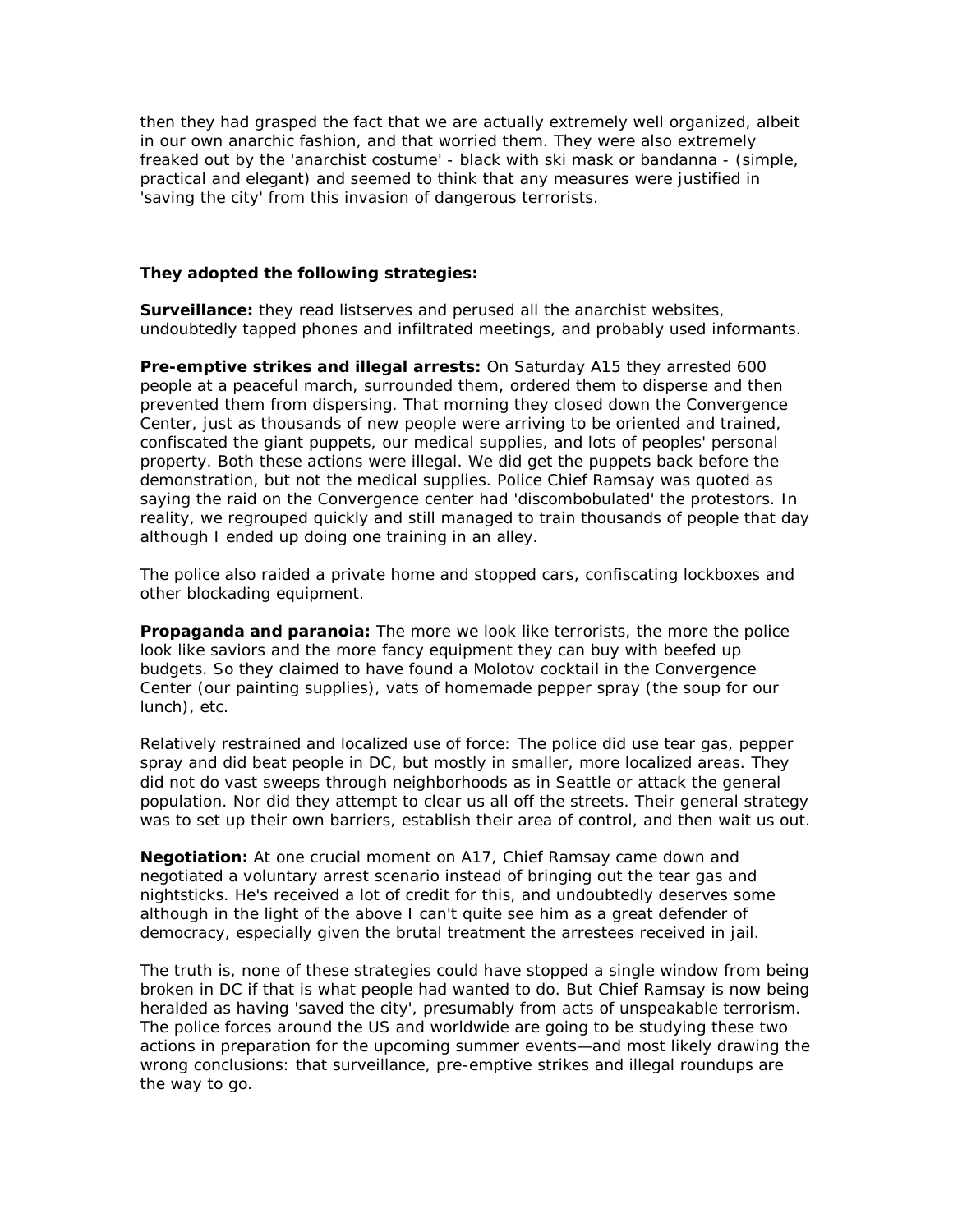## **What we can expect and what we can do:**

**Surveillance** -- Assume that the police are reading the listserves. (Hello, police -- I hope you at least are getting paid to delete 57 messages a day about the protest in Thailand.) Assume your phones are tapped, and that anything planned in an open, public meeting is known. Classic nonviolent theory accepts this, says, 'Hey, we're proud of what we're doing, we're not afraid of the consequences, and we have nothing to hide.' I personally believe that most large actions are best organized around this philosophy, for a whole number of reasons, surveillance being only one. But if you do want to organize something that depends on surprise, don't do it on the internet, on the phone, or in an open meeting.

**Pre-emptive arrests and disruption of our gatherings and meeting places:** It may not be illegal yet to be an anarchist, but it may soon become extremely difficult to walk around freely if you look like one. I'm not suggesting you change your clothes or hairstyle—you have an absolute right to look however you want to look. But take extra precautions if you need to and do some careful strategizing about your visibility.

We also need to have backup plans of available spaces for trainings and gatherings (I know it's sometimes hard enough to find one space, let alone alternatives, but we should know what churches or union halls or schools might take us in in an emergency. That's what saved us in DC). We might also consider having several different puppet assembly sites, for example. And not keeping all the medical equipment, blockading aids or other vital supplies in the same place.

**Police overresponse:** The Jubilee 2000 folks, the Unions, the Mothers Against Drunk Drivers may still be able to have a big march without police interference, but I think we can assume that anything that looks like a direct action on the Seattle or DC or Mayday model may call forth the nightsticks and tear gas on very little provocation. Again, we simply need to be prepared and alert. If you bring children to a demonstration or have health concerns around tear gas, stay especially alert and keep an eye out for an escape route. Have someone prepared to do support for people who unexpectedly get arrested. Know who you can call for emergency help or to mobilize legal support.

**Negotiation:** Whether or not we negotiate with the police, and to what extent, is a political decision. The wisdom of negotiation may vary from action to action, city to city, moment to moment. We should bear in mind that it is a possibility at least some police forces are likely to embrace, and know that it may be one of our options.

## **Our strengths:**

One of the purposes of nonviolent direct action is to make the inherent violence of the system visible. Every time the police overreact or arrest us illegally, we have in some measure succeeded. We have many strengths in this movement that we can build on to resist police strategies and violence. Some of them are: